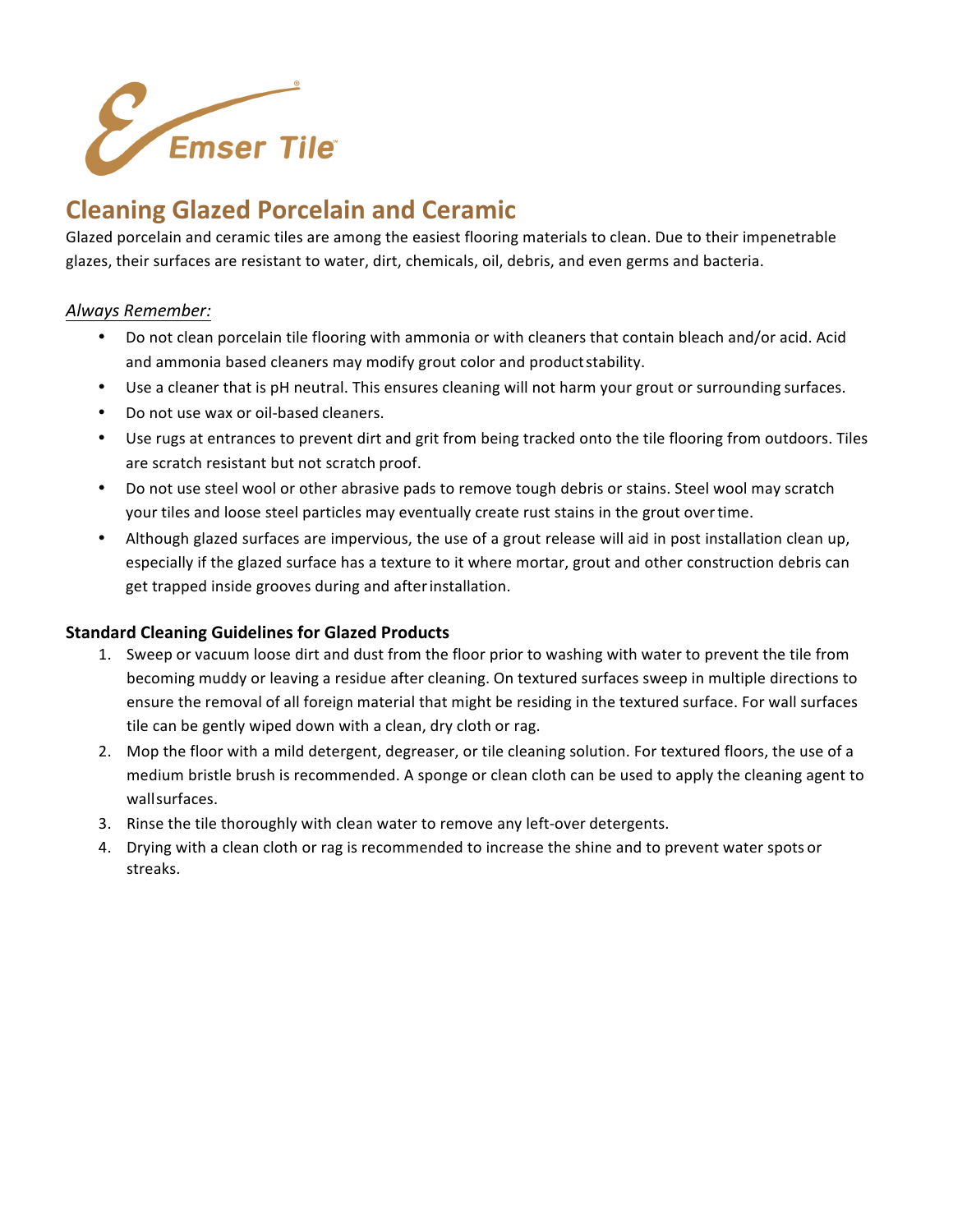# **Cleaning Unglazed Porcelain and Ceramic**

Unglazed products are highly desirable due to their double loaded and throughbody characteristics. Polished finishes are typically protected by nano and/or wax coatings and are resistant to water, chemicals, and scratching. Matte and textured finishes are generally unprotected and although the surface is impervious, it may be more difficult to clean post install than a polished surface due to the inherent surface characteristics of these finishes on a micro pore level.

### *Always Remember:*

- Do not clean porcelain tile flooring with ammonia or with cleaners that contain bleach and/or acid. Acid and ammonia based cleaners may modify grout color and productstability.
- Use a cleaner that is pH neutral. This ensures cleaning will not harm your grout or surrounding surfaces.
- Do not use wax or oil-based cleaners.
- Use rugs at entrances to prevent dirt and grit from being tracked onto the tile flooring from outdoors. Tiles are scratch resistant but not scratch proof.
- Do not use steel wool or other abrasive pads to remove tough debris or stains. Steel wool may scratch your tiles and loose steel particles may eventually create rust stains in the grout overtime.
- Nano coatings should remain intact post install for added protection. However, if electing to remove nano coatings, a nano scrub or poultice type product may be used. Ask a sales associate for details.
- Although unglazed surfaces are impervious, the use of a grout release will aid in post install clean up, especially if the unglazed surface has a matte or textured finish to it where construction debris can get trapped during grouting. Sealing may also be recommended post install to aid in day to day maintenance of these surfaces.
	- $\circ$  It is suggested that a breathable penetrating sealer be applied to matte unglazed surfaces after grouting. This treatment provides an excellent defense against staining and may be desirable in high traffic areas. Follow the sealing manufacturer's guidelines for recommendations on how often a sealer should be reapplied.

### **Standard Cleaning Guidelines for Unglazed Products**

- 1. Sweep or vacuum loose dirt and dust from the floor prior to washing with water to prevent the tile from becoming muddy or leaving a residue after cleaning. On textured surfaces sweep in multiple directions to ensure the removal of all foreign material that might be residing in the textured surface. For wall surfaces tile can be gently wiped down with a clean, dry cloth or rag.
- 2. Mop the floor with a mild detergent, degreaser, or tile cleaning solution. For textured floors, the use of a medium bristle brush is recommended. A sponge or clean cloth can be used to apply the cleaning agent to wallsurfaces.
- 3. Rinse the tile thoroughly with clean water to remove any left-over detergents.
- 4. Drying with a clean cloth or rag is recommended to increase the shine and to prevent water spots or streaks.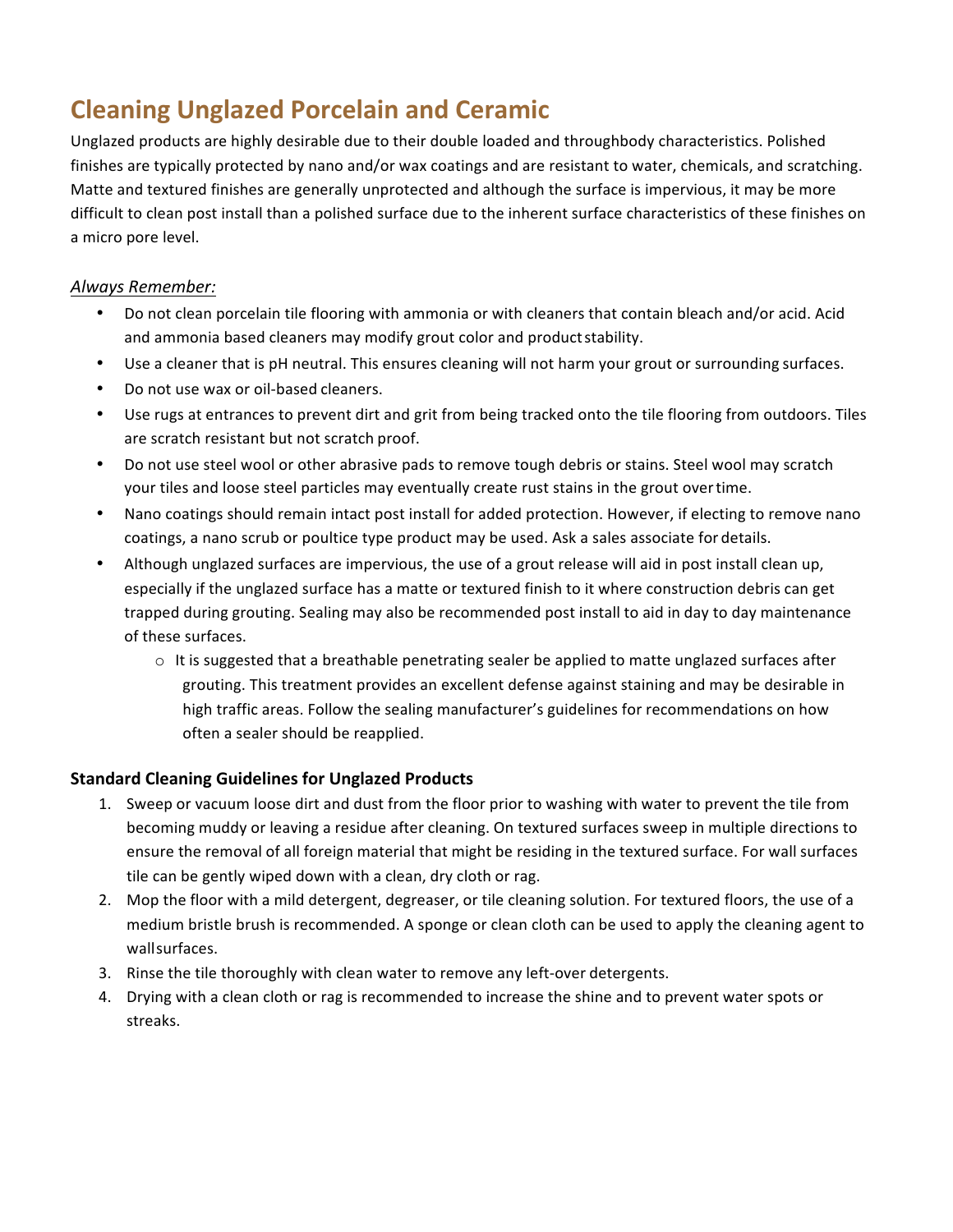# Cleaning Metal Tile

Many of the metal tiles you see on the market today are made from solid metal, coated in metal glazes, or cast from polymers that are fused with real metal particles. Due to the presence of actual metal in most cases, careful attention must be paid when cleaning these unique surfaces.

### *Always Remember:*

- Stainless steel cleaners for appliances tend to work well on stainless steel tiles as they are typically made from similar grades of steel. However, it is important to note that not all metal tiles are made from stainless steel and as such a pH neutral cleaner or water with a mild soap solution can be used.
- It is not recommended that any abrasive cleaners or scouring pads be used to clean metal as it may scratch the surface and cause the tiles to oxidize.
- It is also important to keep the tiles dry and away from heat as much as possible.
- Be sure to follow grout manufacturer's instructions on cleaning and sealing grout properly.
- Grout cleaners containing bleach or ammonia may be harmful to the metal if not applied properly.

### **Standard Cleaning Guidelines for Metal Products**

- 1. Wipe loose dirt or grease from the surface. An untreated paper towel or cloth is recommended.
- 2. Wash the surface with a mild detergent, degreaser, or cleaning solution (do not use abrasive cleaners or abrasive applicators).
- 3. Rinse the tile thoroughly with clean water if a detergent is used.
- 4. Drying with a clean cloth or paper towel is recommended to prevent water spots orstreaks.

### Cleaning Glass Tile and Decorative Mosaics

Glass is one of the easiest surfaces to clean. Due to its impervious nature, all stains will remain on the surface and can be wiped away with no effort. When cleaning glass and/or resin based blends the least abrasive method should always be used first as not to damage, discolor, or scratch the surface.

#### *Always Remember:*

- Do not use any abrasive cleaners or scouring pads to clean glass as they may scratch the surface.
- There are many cleaning solutions on the market today suitable for cleaning glass tile. In most cases a standard glass or multi-surface cleaner applied with a cloth or paper towels will work well.

### **Standard Cleaning Guidelines for Glass Products**

- 1. Wipe loose dirt or grease from the surface. An untreated paper towel or cloth isrecommended.
- 2. Wash the surface with a mild detergent, degreaser, or glass cleaning solution (do not use abrasive cleaners or abrasive applicators).
- 3. Rinse the tile thoroughly with clean water if a detergent is used.
- 4. Drying with a clean cloth or paper towel is recommended to increase the shine and to prevent water spots or streaks.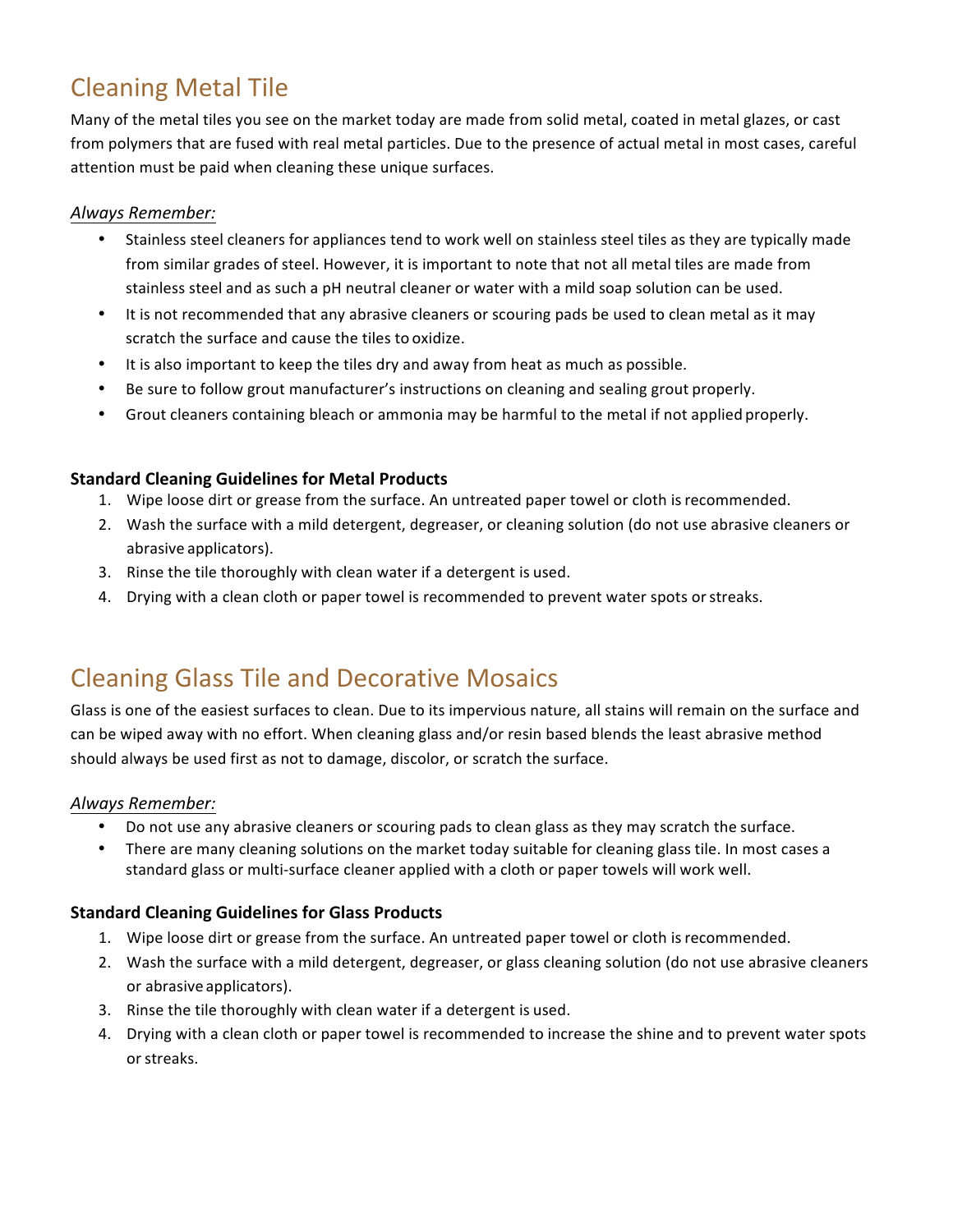# Cleaning Natural Stones

Natural stone is a very durable surface when protected and maintained properly and is widely used in residential and commercial applications.

### *Always Remember:*

- Sweep or vacuum your floors regularly.
- Protect your stone from sand and grit as floors may scratch from dirt and debris.
- Be careful with acidic foods and drinks (lemonade, orange juice, etc.) as they may etch certain stones.
- Never use any cleaners that contain ammonia, acids, or bleach.
- Never apply wax or acrylics to the surface as they may damage the stone.
- Tend to spills quickly. Sealers do not prevent 100% of damages caused by spills.
- Sealing all natural stone is highly recommended.
	- $\circ$  It is suggested that a breathable penetrating sealer be applied before and after grouting. This treatment provides an excellent defense against staining and may be desirable in high traffic areas. Follow the sealing manufacturer's guidelines for recommendations on how often a sealer should be reapplied.

### **Standard Cleaning Guidelines for Natural Stone**

- 1. Sweep or vacuum loose dirt and dust from the floor. For wall surfaces, tile can be gently wiped down with a clean, dry cloth orrag.
- 2. Mop the floor with a mild detergent, degreaser, or tile cleaning solution. A sponge or clean cloth can be used to apply the cleaning agent to wallsurfaces.
- 3. Rinse the tile thoroughly with clean water to remove any left-over detergents.
- 4. Drying with a clean cloth or rag is recommended to increase the shine and to prevent water spots or streaks.

## Commercial Deep Cleaning

Commercial cleaning can present its own challenges due to the high traffic nature of most applications and exposure to foreign debris that a standard residential application may not be subject to. Commercial floors must be maintained properly to ensure the longevity of an application.

### *Always Remember:*

- In addition to following standard cleaning protocol for your product type, also consider the following:
	- $\circ$  Floors need to be kept as dry as possible after cleaning to prevent slip accidents
	- $\circ$  When mopping, the water should be changed frequently so you are not pushing around muddy water
	- o Scrubbing the floors too often with a buffer may cause irregular wear patterns
	- o Always be sure to protect furniture legs and stanchions with felt pads to protect the floors from scratching
	- $\circ$  Chewing gum, grease and other debris difficult to remove may require use of a plastic putty knife
	- o Prior to removing graffiti and other difficult stains, test a small area to make sure the chemical agents will not damage the surface.
	- o For embedded stains, the use of a poultice mix may be required
	- $\circ$  When electing to remove nano coatings, a nano scrub or poultice type product may be used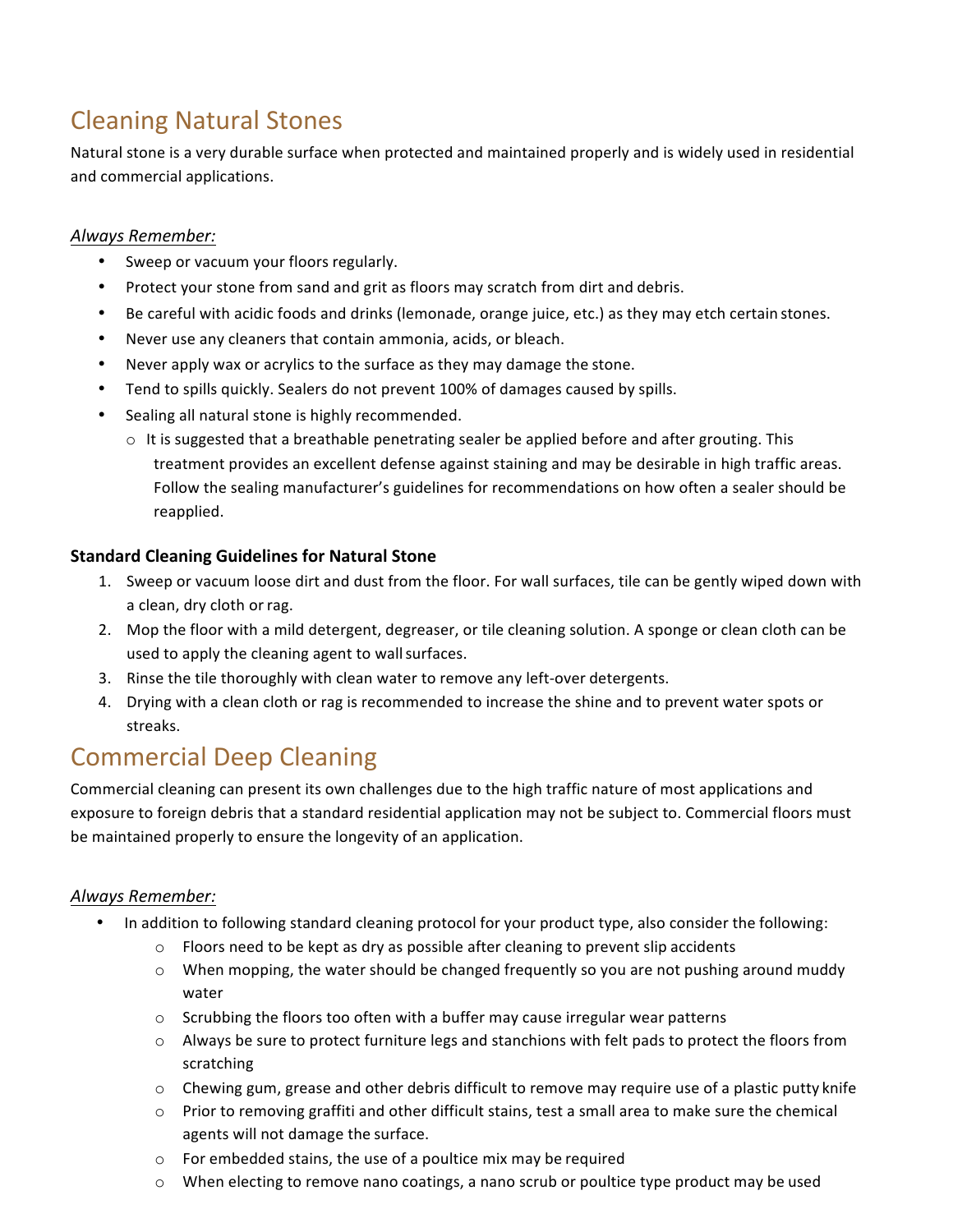#### **Standard Deep Cleaning Guidelines**

- 1. Sweep or vacuum loose dirt and dust from the floor. For wall surfaces, tile can be gently wiped down with a clean, dry cloth orrag.
- 2. Mix a high concentration cleaner, degreaser, or stripper as needed based on manufacturer's guidelines for periodic deep cleaning.
- 3. Agitate with scrub brush or floor scrub machine.
- 4. Mop up dirty solution. A wet/dry vac may be used in large areas.
- 5. Rinse thoroughly with clean water, changing water every 500 sq. ft. or as needed.
- 6. Drying with a clean cloth or rag as well as a final dry vac extraction is recommended to increase the shine, prevent water spots and streaks, and to prevent slip accidents in a commercialsetting.

### Cleaning Grout

There are many grouts on the market today that are stain resistant and do not require a sealer. However, not all grouts will have these characteristics and special care must be taken to ensure product performance is not compromised due to exposer to harsh cleaners.

### *Always Remember:*

- Clean tile and stone regularly according to standard cleaning guidelines. Anything safe for the tile will typically be safe for your grout. PH neutral cleaners are highly recommended. Mopping dirty tiles will cause muddy water to get stuck in the grout joints, so keeping tiles cleaned regularly will improve the look of the grout.
- Be careful with acidic foods, drinks and dyes as they may stain certain types of grout.
- Never use cleaners that contain ammonia, acids, or bleach. Some stains may be set so deep in the grout that bleach may be the only thing to get your grout clean. Bleaching causes the pores of the grout to open and hold dirt even more. As such, sealing after bleaching is highly recommended.
- Prolonged use of bleach and ammonia based products may cause the grout to become brittle over time and in wet applications may result in water damage due to cracking and deterioration.
- Sealing grout prevents staining. Sealers are not chemical proof and may break down from continued exposure to harsh household chemical cleaners.
- It is suggested that a breathable penetrating sealer be applied before and after grouting. This treatment provides an excellent defense against staining, mold and mildew. Follow the sealing manufacturer's guidelines for recommendations on how often a sealer should bereapplied.
- Tend to spills quickly. Sealers do not prevent 100% of damages caused by spills.
- A medium bristle brush can be used to scrub the grout joints

### *Pre and Post Grout Install Tip:*

• Using a grout release or sealer prior to installation is recommended especially for product that is porous or has a textured surface. Often times grout particles may become trapped and difficult to clean during the standard grouting process and the use of a rag or sponge may not pull up all the grout haze. Using a grout release and/or sealer will help prevent this from happening. Also important to note is that grout haze left on the surface of a tile will become difficult to remove and the chemicals needed to remove it at a later time may damage the tile or alter its looks. Heavy duty grout haze removers should be used according to the grout manufacturer's recommendations before trying more concentrated acid solutions.